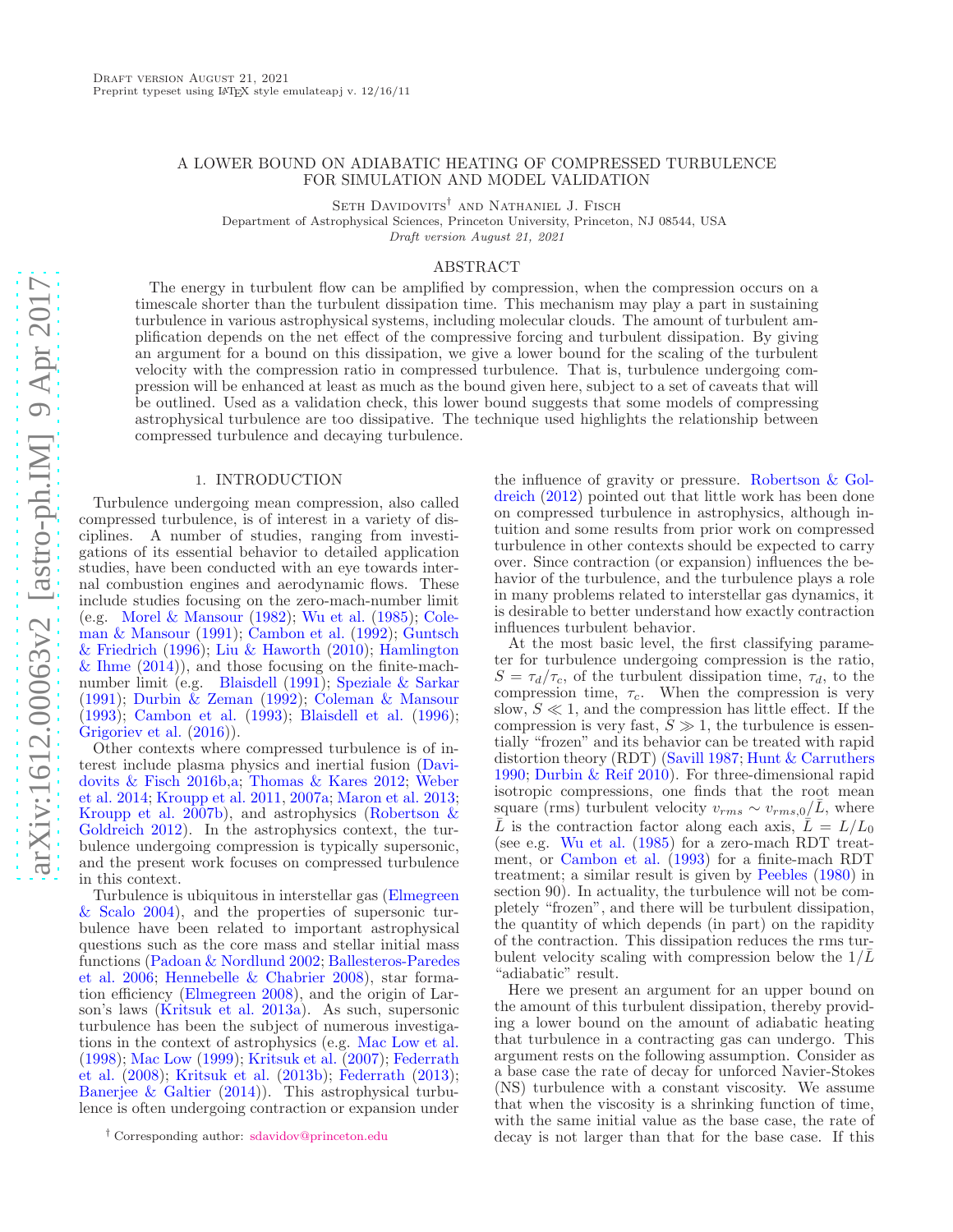physically reasonable assumption holds, the bound follows directly. Then the bound can be used as a check on models and simulations of compressing turbulence, or as a model itself. We carry out an initial comparison with some previous work, which suggests that at least some approaches to simulating or modeling compressed highmach turbulence are too dissipative. They will give, for example, asymptotic scaling (in  $\overline{L} \rightarrow 0$ ) of the turbulent velocity for a gravitational contraction that is below the minimum predicted by the bound. Since similar approaches are used in many astrophysical simulations, this apparent disagreement with the bound may have implications for other work as well.

The focus of the current work is to present the bound and an initial comparison against some previous work, thereby motivating future work to determine if the key assumption made in arriving at the bound holds. We note that even if some approaches to simulating and/or modeling compressed high-mach turbulence are in fact too dissipative, a separate determination needs to be made as to whether this affects the results of interest. While physically reasonable, the assumption is not rigorous. In the surprising event the assumption is violated, so that the decay rate of NS turbulence is increased if the viscosity shrinks in time, there will likely still be implications for turbulence in astrophysical settings. Of course, the assumption (and bound) may hold in some situations and not in others, depending on the mechanism(s) by which the assumption is violated, if it is.

In the process of arriving at the bound, the sometimes forgotten relationship [\(Cambon et al. 1992](#page-5-3)) between turbulence forced by contraction and decaying turbulence is highlighted. Beyond its use in the argument for a lower bound, which is the focus of the present work, this connection may be helpful for understanding the influence of contraction on astrophysical processes, since it gives a means of translating quantities (e.g. correlation functions) between compressing and decaying cases. The relationship can also be useful for simplifying simulations of co[mpressing turbulence \(e.g. as used by](#page-5-11) Davidovits  $\&$ Fisch [\(2016b](#page-5-11))).

Although the bound presented here has a number of caveats associated with it, the approach used to arrive at it should be adaptable to create new bounds with different applicability. The bound is given in terms of  $\overline{L}$ , the Hubble parameter,  $H = L/L$  (with the overdot the time derivative), and the decay time constant  $t_0$  and power  $\alpha$ (in the spirit of [Mac Low et al.](#page-5-25) [\(1998](#page-5-25)); [Mac Low](#page-5-26) [\(1999\)](#page-5-26)) for the rms velocity in decaying supersonic turbulence. The bound is

<span id="page-1-1"></span>
$$
\frac{v_{rms}}{v_{rms,0}} \ge \frac{1}{\bar{L}} \left( 1 + \frac{1}{t_0} \int_1^{\bar{L}} (\bar{L}')^{-3} \frac{d\bar{L}'}{H'} \right)^{-\alpha/2}.
$$
 (1)

As will be shown later, this form of the bound follows once a fit for the decay of  $v_{rms}$  in unforced NS turbulence (with a regular, constant viscosity) is chosen. If these fits are refined, the bound will be as well.

The paper is organized as follows. The model, essentially the NS equations in coordinates comoving with the contraction (or expansion), is described in Sec. [2.](#page-1-0) Section [3](#page-2-0) shows the use of a time-dependent variable rescaling to change the NS equations forced by contraction into NS equations for decaying turbulence, with extra time-dependent coefficients. An argument for the bound, Eq.  $(1)$ , is given in Sec. [4,](#page-2-1) using the rescaled NS equations. Section [5](#page-2-2) compares the bound to some previous results on compressing supersonic turbulence and discusses the caveats and implications of the bound and rescaling.

### 2. MODEL

<span id="page-1-0"></span>The model is the NS equations written in contracting (or expanding) coordinates. These coordinates, x, are defined in terms of the proper coordinates, r, as

<span id="page-1-3"></span>
$$
\mathbf{x} = \mathbf{r}/\bar{L}.\tag{2}
$$

The proper velocity, u, written in terms of the peculiar velocity v and the contracting coordinates, is

<span id="page-1-2"></span>
$$
\mathbf{u} = \dot{\bar{L}}\mathbf{x} + \mathbf{v}(\mathbf{x}, t) \tag{3}
$$

Beginning with the NS equations for u and the density  $\rho$  in the proper coordinates, and rewriting in terms of **x** and v, gives

$$
\frac{\partial \rho}{\partial t} + \frac{1}{\overline{L}} \nabla \cdot (\rho \mathbf{v}) + 3 \frac{\dot{L}}{L} \rho = 0 \quad (4)
$$

$$
\frac{\partial \mathbf{v}}{\partial t} + \frac{1}{\overline{L}} (\mathbf{v} \cdot \nabla) \mathbf{v} + \frac{1}{\rho \overline{L}} \nabla p + \frac{1}{\overline{L}} \nabla \Phi + \dot{\overline{L}} \mathbf{x} + \frac{\dot{L}}{L} \mathbf{v} = \frac{\mathbf{D}}{\overline{L}^2} (5)
$$

$$
\frac{1}{\rho} (\mu \nabla^2 \mathbf{v} + (\mu + \lambda) \nabla (\nabla \cdot \mathbf{v})) = \mathbf{D} . (6)
$$

Here,  $p$  is the pressure,  $\Phi$  is the gravitational potential, and D is the usual dissipation term in the momentum equation, which is given in Eq.  $(6)$ . It has been assumed that the dynamic and bulk viscosities,  $\mu$  and  $\lambda$  respectively, are constants. A derivation of these equations, with the exception of the dissipation term, can be found in [Peebles](#page-5-34) [\(1980\)](#page-5-34), section 9. Essentially identical equations, based on contractions identical to those dictated by u in Eq. [\(3\)](#page-1-3), but without the gravitational potential, underlie studies of compressing turbulence in other contexts [\(Blaisdell 1991;](#page-4-0) [Cambon et al. 1993;](#page-4-1) Coleman & Mansour [1993](#page-5-9)).

Besides giving spatial derivatives time-dependent coefficients (powers of  $L$ ), the effect of the contraction is to add forcing (or dissipation) to both the density and momentum equations. In the density equation, Eq. [\(4\)](#page-1-2), the third term is a forcing term when  $\dot{L}$  is negative. This, in part, causes the mean density to increase as expected for the contraction.

In the momentum equation, Eq.  $(5)$ , the first term to the left of the equals sign is similarly a forcing term when  $\dot{L}$  is negative. In fact, a similar term has been used as a way to add real space forcing for turbulence simulations [\(Lundgren 2003](#page-5-35); [Rosales & Meneveau 2005](#page-5-36)[;](#page-5-37) Petersen & Livescu [2010\)](#page-5-37). It is this term that, taken alone, will lead to the "adiabatic" increase of turbulent velocity  $v_{rms} \sim 1/L$ .

The second term to the left of the equality in Eq. [\(5\)](#page-1-2) is related to the acceleration of the contraction,  $\ddot{\bar{L}}$ . It depends on x, and can cause the turbulence to be inhomogeneous (see [Blaisdell](#page-4-0) [\(1991\)](#page-4-0), Section 2.4, for a thorough discussion). In the case where the contraction (the time dependence of  $L$ ) is determined by gravity, this acceleration term can be removed from the momentum equation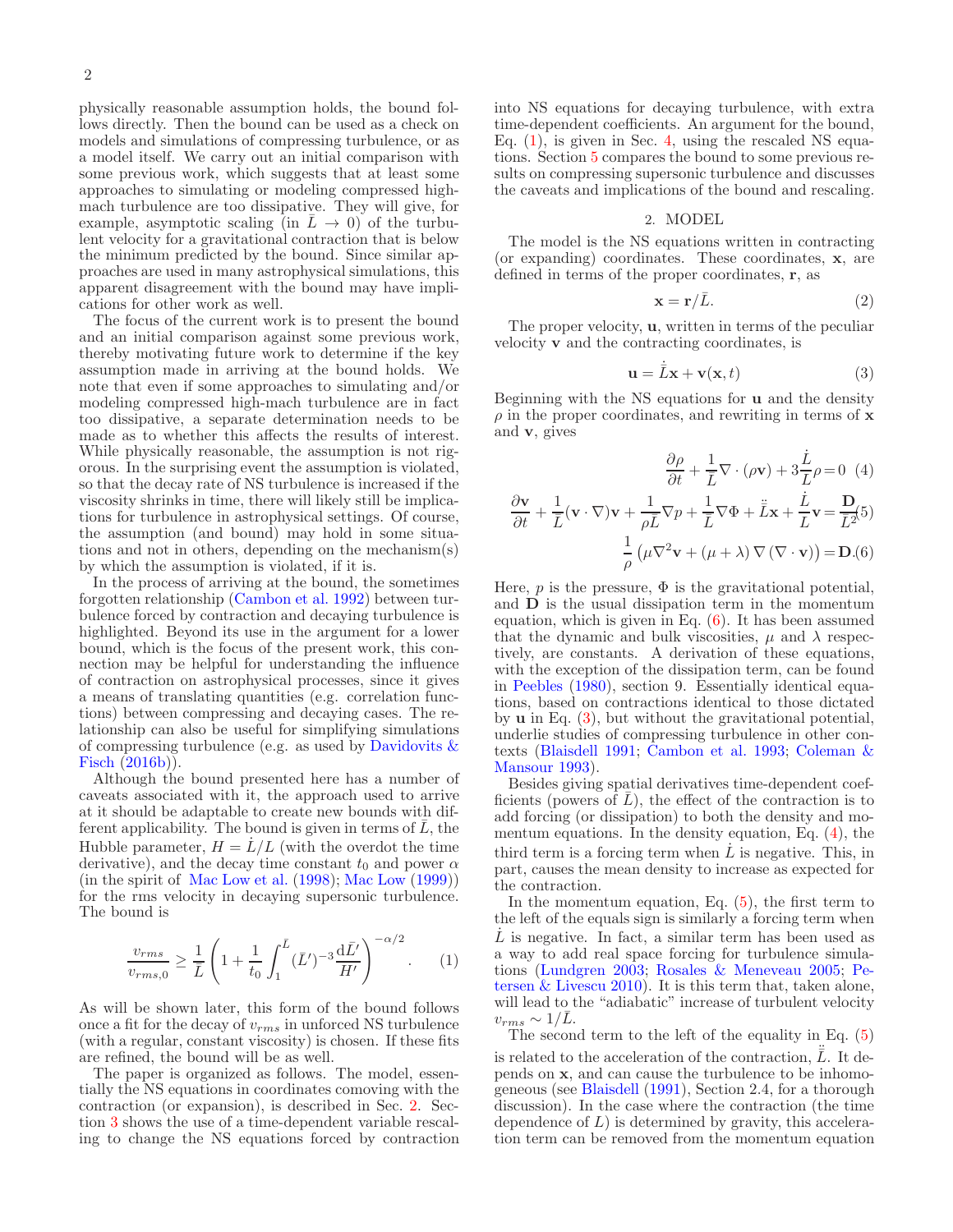by the gravitational field of the mean density (see [Peebles](#page-5-34)  $(1980)$ .

For the present work, we will treat this as the case, and we will also choose to ignore the gravitational effects associate[d with density fluctuations \(as in](#page-5-19) Robertson & Goldreich  $(2012)$ ). The pressure is taken to obey a polytropic law,

<span id="page-2-4"></span><span id="page-2-3"></span>
$$
p = K\rho^{\gamma},\tag{7}
$$

with K and  $\gamma$  constants. Together, these choices give the model momentum equation,

$$
\frac{\partial \mathbf{v}}{\partial t} + \frac{1}{\bar{L}} (\mathbf{v} \cdot \nabla) \mathbf{v} + \frac{K}{\rho \bar{L}} \nabla \rho^{\gamma} + \frac{\dot{L}}{L} \mathbf{v} = \frac{\mathbf{D}}{\bar{L}^{2}}.
$$
 (8)

## 3. RESCALING

<span id="page-2-0"></span>Substituting rescaled values of the density, velocity, and time,

<span id="page-2-7"></span>
$$
\rho = \bar{L}^{\phi}\hat{\rho},\tag{9}
$$

$$
\mathbf{v} = \bar{L}^{\delta}\hat{\mathbf{v}},\tag{10}
$$

$$
d\hat{t} = \bar{L}^{\tau} dt,\tag{11}
$$

in the density and momentum equations, Eqs  $(4,8)$  $(4,8)$ , gives

$$
\frac{\partial \hat{\rho}}{\partial \hat{t}} = -\bar{L}^{\delta - \tau - 1} \nabla \cdot (\hat{\rho} \hat{\mathbf{v}}) - \bar{L}^{-\tau} (3 + \phi) H \hat{\rho} \qquad (12)
$$

$$
\frac{\partial \hat{\mathbf{v}}}{\partial \hat{\mathbf{v}} \qquad \bar{L}^{\delta - \tau - 1} \hat{\mathbf{v}} \quad \nabla \hat{\mathbf{v}} \qquad \bar{L}^{-\delta - \tau + \phi(\gamma - 1) - 1} K_{\nabla \hat{\mathbf{v}}}
$$

$$
\frac{\partial \hat{\mathbf{v}}}{\partial \hat{t}} = -\bar{L}^{\delta - \tau - 1} \hat{\mathbf{v}} \cdot \nabla \hat{\mathbf{v}} - \bar{L}^{-\delta - \tau + \phi(\gamma - 1) - 1} \frac{K}{\hat{\rho}} \nabla \hat{\rho}^{\gamma} \n\tag{13}
$$
\n
$$
- (1 + \delta) \bar{L}^{-\tau} H \hat{\mathbf{v}} + \bar{L}^{-\phi - \tau - 2} \hat{\mathbf{D}}.
$$

The Hubble parameter  $H = \dot{L}/L$ , and the dissipation  $\hat{D}$ is the same as in Eq. [\(6\)](#page-1-2), but with  $\hat{\rho}, \hat{\mathbf{v}}$  in place of  $\rho, \mathbf{v}$ .

By choosing  $\phi = -3$  and  $\delta = -1$ , the forcing terms can be eliminated from the density and momentum equations. Then, choosing  $\tau = -2$  removes the timedependent coefficient from the divergence term in the density equation, and also removes it from the nonlinear term in the momentum equation. For these choices of  $\phi$ ,  $\delta$ ,  $\tau$ , the incompressible case of this transformation has been discussed by [Cambon et al.](#page-5-3) [\(1992\)](#page-5-3). A different choice was made by Davidovits  $&$  Fisch [\(2016b](#page-5-11)[,a\)](#page-5-12), for the convenience of simulations. Various similarity transformations (e.g. [Nishitani & Ishii](#page-5-38) [\(1985\)](#page-5-38); [Nishitani](#page-5-39) [\(1991\)](#page-5-39); [Davis & Peebles](#page-5-40) [\(1977\)](#page-5-40)) are related.

We will also take the polytropic index  $\gamma = 5/3$ . Then, the rescaled NS equations become,

$$
\frac{\partial \hat{\rho}}{\partial \hat{t}} = -\nabla \cdot (\hat{\rho} \hat{\mathbf{v}})
$$
(14)

$$
\frac{\partial \hat{\mathbf{v}}}{\partial \hat{t}} = \hat{\mathbf{v}} \cdot \nabla \hat{\mathbf{v}} - \frac{K}{\hat{\rho}} \nabla \hat{\rho}^{5/3} + \bar{L}^3 \hat{\mathbf{D}}.
$$
 (15)

Up to the  $\bar{L}^3$  scaling on the dissipation term, these are the usual, unforced, NS equations for a gas with polytropic index  $\gamma = 5/3$ . Note that there is no separate energy equation because the system was closed with the assumption of a polytropic pressure, Eq. [\(7\)](#page-2-4). An energy equation can be derived as usual from the momentum equation, Eq. [\(15\)](#page-2-5), but it does give "new" information, in the sense that the system is closed without it.

# 4. BOUND

<span id="page-2-1"></span>Turbulence governed by the rescaled equations, Eqs. [\(14](#page-2-6)[,15\)](#page-2-5), will decay, as it is unforced in these variables. The usual compressible NS equations are recovered by setting  $\overline{L} = 1$ . For contraction  $\overline{L}(\hat{t}) \leq 1$  is a strictly decreasing function of time (the equality holds at  $t<sup>2</sup> = 0$ . Since the viscous dissipation in Eq. [\(15\)](#page-2-5) is multiplied by  $\bar{L}^3$ , it has a smaller coefficient at all times after  $t=0$  in the compressing case than in the  $\bar{L}=1$  usual case. Then it is reasonable to expect that the turbulent decay rate for the system Eqs. [\(14](#page-2-6)[,15\)](#page-2-5) will be slower than (or equal to) the decay for the usual compressible NS equations  $(\bar{L} = 1)$ . This is the key assumption on which the bound rests.

If this assumption is true, then the rms turbulent velocity for the system, Eqs.  $(14,15)$  $(14,15)$ , will be at least as great as that given by the usual power-law decay for the system when  $L=1$ ,

<span id="page-2-8"></span>
$$
\hat{v}_{rms} \ge \hat{v}_{rms,0} \left( 1 + \hat{t}/t_0 \right)^{-\alpha/2}.
$$
 (16)

Here,  $\alpha$  and  $t_0$  are to be determined for turbulent decay in the non-compressing  $(L = 1)$  case. Then, arriving at the bound, Eq.  $(1)$  requires using Eqs.  $(10,11)$  to transform Eq. [\(16\)](#page-2-8) into the unscaled (non-hat) variables. One could instead write a comparable bound for the turbulent kinetic energy (TKE),  $\langle \rho v^2/2 \rangle$ , under compression. We use the turbulent velocity in keeping with previous work [\(Robertson & Goldreich 2012\)](#page-5-19). If a decay law of a different form than that given by Eq.  $(16)$  is more appropriate, there will still be an equivalent bound, derived once again by transforming the decay law back into the unscaled variables.

<span id="page-2-9"></span>Although we are not aware of work determining  $t_0$ and  $\alpha$  for the rms velocity decay of supersonic turbulence with  $\gamma = 5/3$ , we can estimate these values from closely related work. The bound will then be only a guide. [Mac Low](#page-5-26) [\(1999](#page-5-26)) found that for supersonic (initially mach 5) isothermal decaying turbulence,  $t_0$  is the initial turnover time for the turbulence (at the driving scale). [Mac Low et al.](#page-5-25) [\(1998\)](#page-5-25) found that the TKE in supersonic (mach 5) turbulence with  $\gamma = 7/5$  decays with power  $\alpha \sim 1.2$ . In the isothermal case ( $\gamma = 1$ ), they found  $\alpha \sim 1$ , suggesting some slight dependence on  $\gamma$ , at least within this modest range. [Smith et al.](#page-5-41) [\(2000\)](#page-5-41) found that for the decay of hypersonic (mach 50) isothermal turbulence, the decay power  $\alpha \sim 1.5$ , after an initial transient period. While these results suggest a single value of  $\alpha$  will not suffice for all situations, we may expect that for  $\gamma = 5/3$ ,  $\alpha$  is roughly in the range  $1 \sim 1.5$ , depending on the initial mach number.

<span id="page-2-6"></span><span id="page-2-5"></span>Note that these decay rates are for the TKE, not the rms velocity. Using them for the decay of the rms velocity discounts density-velocity correlations. [Mac Low](#page-5-26) [\(1999\)](#page-5-26) found these correlations make for a 10%−15% difference between the TKE calculated from the rms velocity,  $mv_{rms}^2/2$ , and the TKE calculated directly,  $\langle \hat{\rho} \hat{v}^2/2 \rangle$ . Again, this result is for mach 5 turbulence, and may change with mach number.

### 5. DISCUSSION

<span id="page-2-2"></span>The bound, Eq. [\(1\)](#page-1-1), can be used as a validation tool. For example, let us compare it with the compressing tur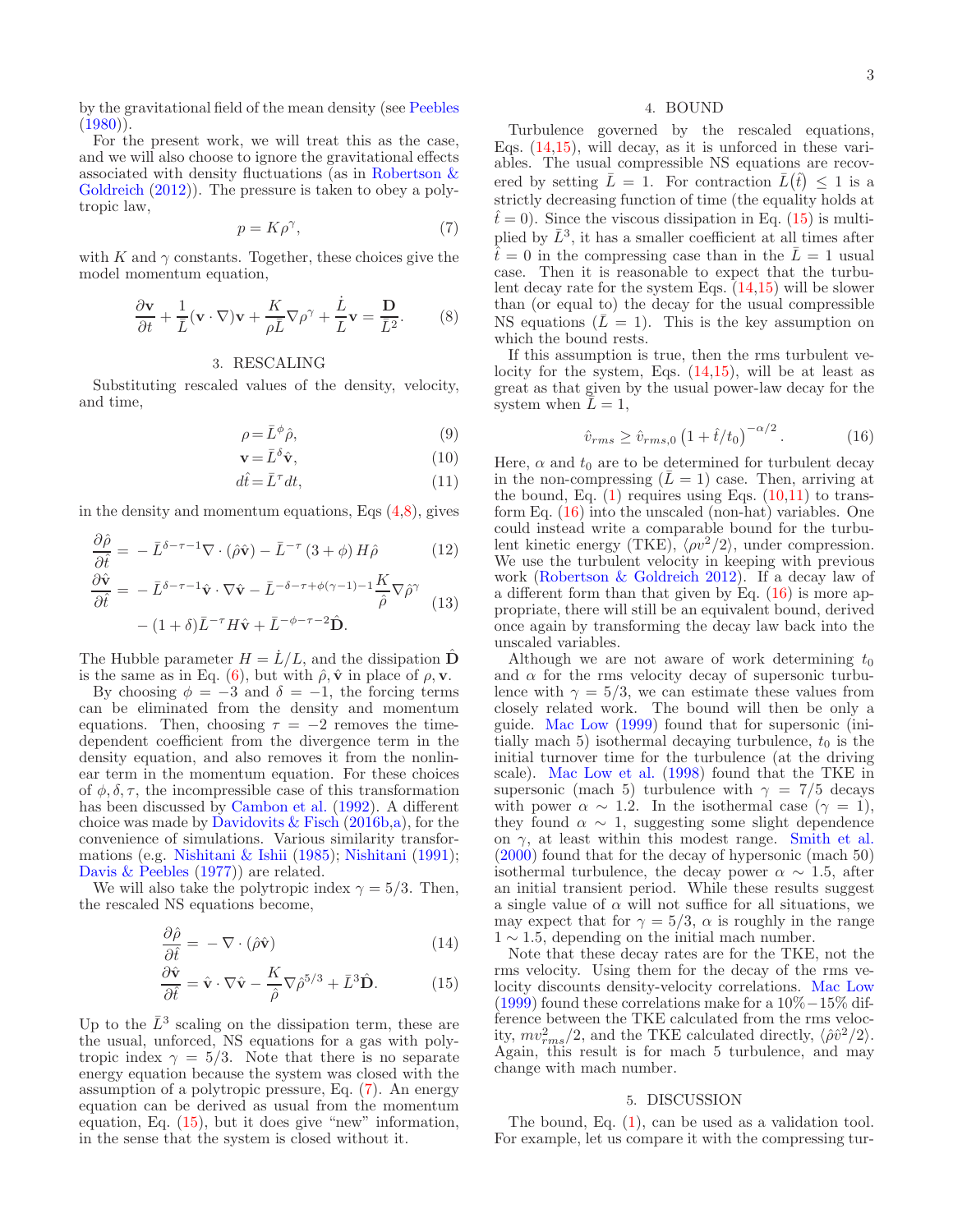bulence [model and matching simulations of](#page-5-19) Robertson & Goldreich [\(2012](#page-5-19)). That model is

<span id="page-3-0"></span>
$$
\frac{dv_{rms}}{d\bar{L}} = -\left[1 + \eta \frac{v_{rms}}{H\bar{L}L_0}\right] \frac{v_{rms}}{\bar{L}}.\tag{17}
$$

This model for  $v_{rms}$  includes two components: the forcing due to the contraction (the first term left of the equals sign in Eq.  $(5)$ , and the dissipation of  $v_{rms}$  calculated from the equilibrium dissipation rate for forcing at a given scale, as found by [Mac Low](#page-5-26) [\(1999](#page-5-26)). The forcing scale is taken to decrease in time as determined by the contraction,  $\bar{L}$ . [Robertson & Goldreich](#page-5-19) [\(2012\)](#page-5-19) found that  $\eta = 1.2$  creates a good match between the model and their simulation results, which were carried out for isothermal turbulence. The model is nominally independent of  $\gamma$ , although to the extent the turbulent dissipation rate depends on  $\gamma$ , one may expect that  $\eta$  could change.

Assuming equality in the bound, Eq. [\(1\)](#page-1-1) and differentiating with respect to  $\overline{L}$ , one can write an expression for  $v_{rms}$  that is comparable to Eq. [\(17\)](#page-3-0):

$$
\frac{dv_{rms}}{d\bar{L}} = -\left[1 + \frac{\alpha}{2t_0} \frac{\bar{L}^{2/\alpha - 2}}{H} \left(\frac{v_{rms}}{v_{rms,0}}\right)^{2/\alpha}\right] \frac{v_{rms}}{\bar{L}}.\tag{18}
$$

For  $\alpha = 2$ ,  $\eta = 1$ , and taking the initial turnover time as  $t_0 = L_0/v_{rms,0}$ , the two expressions, Eq. [\(17\)](#page-3-0) and Eq. [\(18\)](#page-3-1), are eq[ual. The bound and the model of](#page-5-19) Robertson  $\&$  Goldreich [\(2012\)](#page-5-19) are calculated for different values of  $\gamma$ , complicating a direct comparison. To compare, consider the  $\gamma = 5/3$  case, for which the bound is calculated. First, assume that the model, Eq. [\(17\)](#page-3-0), is still valid for  $\gamma \neq 1$ , with a possibly different value of  $\eta$  (as suggested by [Robertson & Goldreich](#page-5-19) [\(2012](#page-5-19))). Then, the comparison hinges on the value of the decay power  $\alpha$  of  $v_{rms}$  for supersonic turbulence when  $\gamma = 5/3$ .

To see this, consider the asymptotic scaling of  $v_{rms}$ with  $\bar{L} \rightarrow 0$ , for the case of a gravitational-like contraction with  $H = -H_0 \bar{L}^{-3/2}$ . The prediction of the model, Eq.  $(17)$ , is

<span id="page-3-2"></span>
$$
v_{rms}/v_{rms,0} \rightarrow (H_0 L_0 / 2v_{rms,0} \eta) \bar{L}^{-1/2}.
$$
 (19)

Using Eq. [\(18\)](#page-3-1) with  $t_0 = L_0/v_{rms,0}$ , the same contraction gives for  $\bar{L} \to 0$  that

$$
v_{rms}/v_{rms,0} \to (H_0 L_0 / 2v_{rms,0})^{\alpha/2} \bar{L}^{\alpha/4 - 1}.
$$
 (20)

Now, note that, unless  $\alpha \geq 2$ , the model Eq. [\(17\)](#page-3-0) will cross below the bound as  $\bar{L} \rightarrow 0$  for any  $\eta$ . Apparently, assuming the bound holds, either  $\alpha \geq 2$  for the decay of  $v_{rms}$  when  $\gamma = 5/3$ , or the model, Eq. [\(17\)](#page-3-0) will be too dissipative when applied to the  $\gamma = 5/3$  case.

We are not aware of available decay rates for  $v_{rms}$ in turbulence with  $\gamma = 5/3$  and initial mach numbers  $M \sim 6$ . However, available decay rates in the literature, for various values of  $\gamma$  and initial mach number suggest  $\alpha \geq 2$  would be an outlier. In the low-mach case, decay rates this large are associated with bounded turbulence [\(Skrbek & Stalp 2000](#page-5-42); [Thornber 2016](#page-5-43)). [Mac Low et al.](#page-5-25) [\(1998\)](#page-5-25) found for initially mach 5 turbulence a TKE decay rate  $\alpha \sim 1$  for  $\gamma = 1$  and  $\alpha \sim 1.2$  for  $\gamma = 7/5$ . For initially mach-20 turbulence with a complicated equation of state, [Pavlovski et al.](#page-5-44) [\(2002,](#page-5-44) [2006](#page-5-45)) find for the TKE

that  $\alpha \sim 1.34$ . These decay rates are calculated for the TKE. As noted in Sec. [4,](#page-2-1) using them for  $v_{rms}$  neglects density-velocity correlations. While the size of these correlations will likely change when  $\gamma$  changes, they have a relatively small impact when  $\gamma = 1$ . The decay rate of  $v_{rms}$  has been found directly, using a number of different simulation algorithms, by [Kitsionas et al.](#page-5-46)  $(2009)$ . They found for isothermal, mach 4 turbulence,  $\alpha \sim 1$ , which is very similar to the decay rate inferred from the TKE. Given the available results, it seems unlikely the bound, Eq.  $(1)$  and the model, Eq.  $(17)$  will be consistent for the  $\gamma = 5/3$  case, with the model being too dissipative. As the methods used to arrive at both the model and the bound appear reasonable, reconciling this difference requires more detailed consideration.

<span id="page-3-1"></span>Assuming equality in the bound, Eq.  $(1)$ , is equivalent to asserting that the time-dependent pre-factor  $(\bar{L}^3)$ of the viscous dissipation,  $\dot{\mathbf{D}}$ , in Eq. [\(15\)](#page-2-5) does not decrease the dissipation rate of the turbulence, despite the fact that the coefficient decreases in time. That is, that the dissipation rate (and therefore energy behavior) of the turbulence is independent of time dependence in the viscous coefficient. For various subsonic compressing turbulence studies, this has not been found to be the case [\(Coleman & Mansour 1991;](#page-5-2) [Cambon et al.](#page-5-3) [1992;](#page-5-3) [Davidovits & Fisch 2016a\)](#page-5-12). Since dissipation in decaying supersonic (isothermal) turbulence is primarily in shocks [\(Smith et al. 2000](#page-5-41)), it is conceivable that the situation changes between subsonic and supersonic turbulence. Perhaps more importantly, in the previously studied subsonic cases, the viscous coefficient was generally increasing in time, rather than decreasing as in the present situation.

If the shrinking-in-time dissipation coefficient did have no impact on the dissipation rate, then Eq.  $(1)$ , with equality assumed, would be a model for  $v_{rms}$ , rather than a bound. Furthermore, in this case, for a given initial condition, a single simulation of Eqs. [\(14,](#page-2-6)[15\)](#page-2-5) would be sufficient for all compression histories  $\bar{L}(t)$  (or Hubble parameters,  $H(t)$ , alternatively). This is because the Eqs. [\(14](#page-2-6)[,15\)](#page-2-5) would no longer have any dependence on  $\overline{L}$ .

If the shrinking dissipation coefficient counterintuitively led to more dissipation than in the case where the coefficient is constant, the lower bound would be invalid. If this effect were consistent, it would instead represent an upper bound (with  $\geq$  in Eq. [\(1\)](#page-1-1) switching to ≤).

The bound depends to some degree on the choice of physical model for the dissipation process. If the relevant dissipation process is not captured by the NS viscous dissipation, Eq.  $(6)$ , the bound may change. This is because the time-dependent coefficient of the dissipation in the rescaled momentum equation, Eq. [\(15\)](#page-2-5), results from transformation and rescaling of the dissipation. For a different dissipation form, one could imagine that the coefficient after rescaling is different from the  $\bar{L}^3$  coefficient found here. This could alter the bound, particularly if the coefficient were no longer shrinking in time. Additionally, the form of the NS dissipation, D, does not change under transformation to the moving frame and rescaled variables, allowing the analogy between the compressing case and the uncompressing case.

This will not necessarily be true for all imaginable dis-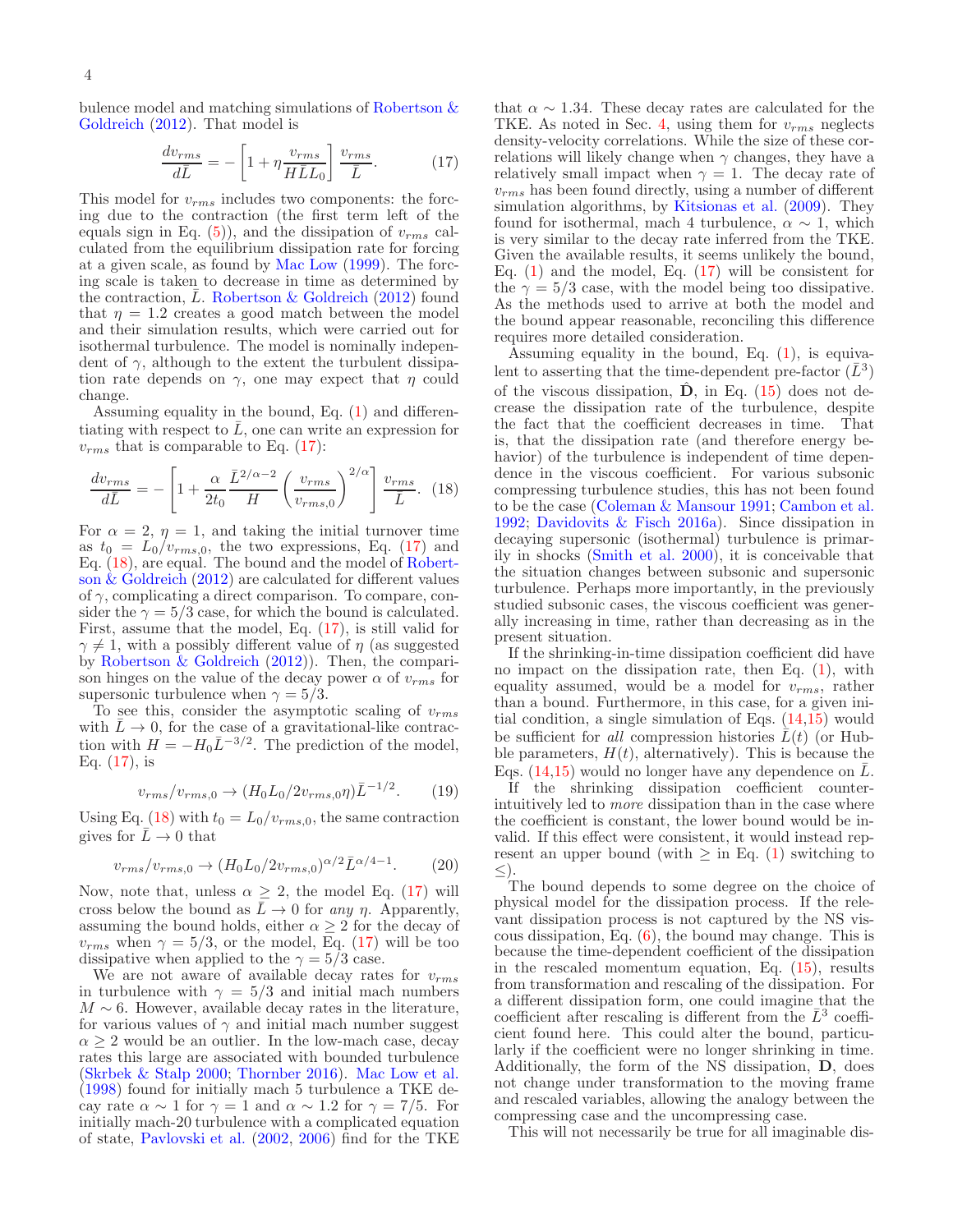sipation forms. For example, if the physically correct dissipation for the fluid equations took the form of the artificial viscosity commonly used for shock-capturing (see e.g. [VonNeumann & Richtmyer](#page-5-47) [\(1950](#page-5-47)); Stone & Norman [\(1992](#page-5-48))), the bound would need to be reconsidered. Note that, for numerical simulations in the moving frame (solving Eqs.  $(4,5)$ ), the form of the dissipation may need to be considered explicitly, as done here, so that its transformation can be accounted for.

We now turn to the dependence of the bound on the adiabatic index. When  $\gamma \neq 5/3$ , the scaled momentum equation, Eq. [\(15\)](#page-2-5), will pick up additional time dependence, as a coefficient for the pressure gradient term. This worsens the analogy between the scaled momentum equation and regular NS, but need not necessarily dramatically alter the bound. The impact on the bound depends on the effect of the pressure term (through the pressure-dilatation) on the energy dissipation in supersonic turbulence. As an example, consider the isothermal scenario ( $\gamma = 1$ ). In this case, the scaled momentum equation becomes

<span id="page-4-8"></span>
$$
\frac{\partial \hat{\mathbf{v}}}{\partial \hat{t}} = \hat{\mathbf{v}} \cdot \nabla \hat{\mathbf{v}} - \bar{L}^2 \frac{K}{\hat{\rho}} \nabla \hat{\rho} + \bar{L}^3 \hat{\mathbf{D}}.
$$
 (21)

The decay rate of compressible turbulence is the result of the net effect of the viscous dissipation,  $\alpha \hat{\mathbf{v}} \cdot \mathbf{D}$ , and the pressure-dilatation, which comes from the dot product of the pressure gradient term with  $\hat{v}$ . In the high-Reynolds-number limit, it can be shown that the mean pressure-dilatation acts primarily on the largest scales, with its impact on small scales averaging out [\(Aluie 2011,](#page-4-5) [2013;](#page-4-6) [Aluie et al. 2012\)](#page-4-7). To the extent that the pressuredilatation enhances the decay rate, the bound should be insensitive to the  $\bar{L}^2$  scaling. This is because the bound comes about by considering  $\overline{L} = 1$  to be a more dissipative case than when  $L$  shrinks in time, which would remain the case. There is some evidence the pressuredilatation does in fact increase the dissipation in decaying turbulence, at least in the subsonic case [\(Sarkar 1992;](#page-5-49) [Samtaney et al. 2001](#page-5-50)). Even without this, the bound will be approximately preserved so long as the net effect on the decay of the pressure-dilatation term with the  $\bar{L}^2$ coefficient is small compared to that of the viscous dissipation term with the  $\vec{L}^3$  coefficient. For the isothermal case the pressure term scales as the sound speed squared,  $C_s^2$ , which becomes small in the high-mach limit. However, for very large compressions (reaching very small  $\overline{L}$ ), the weaker decrease on the pressure term may relatively enhance its contribution even if it would normally be small.

Overall, even for  $\gamma = 5/3$ , the bound can only be universal to the extent that the decay of supersonic turbulence is [\(Federrath 2013](#page-5-30)). To the extent the mix of compressible and solenoidal modes in the initial condition affects the decay rate, this must be accounted for in the value of  $\alpha$ . Similarly with the impact of changing  $\gamma$ and changing initial mach number.

As noted in Sec. [2,](#page-1-0) the present treatment considers contractions where the time dependence of  $\overline{L}$  is determined by the gravitational attraction of the mean density. Strictly speaking, if  $\overline{L}$  is taken to have a different form, one must consider the effect of an acceleration term  $\ddot{\bar{L}}\mathbf{x}$  in the momentum equation, Eq. [\(5\)](#page-1-2). This may or may not have a significant impact on the bound. As also noted in Sec. [2,](#page-1-0) gravitational effects from the density fluctuations have been neglected. In many astrophysical problems of interest, there is forcing besides for the contraction which acts on the turbulence, which is neglected here.

These various assumptions and restrictions, if limiting to the generality of the bound, should be replicable for simulations. Then the bound provides a relatively simple, high-level check on the simulations, particularly on the degree of dissipation. The initial application of the bound in this manner suggests a commonly used model (and matching simulations) may be too dissipative. Note that, even if a simulation or model is too dissipative, it may still be useful, depending on the physics under consideration.<br>The implications

of the rescaled equations, Eqs. [\(14](#page-2-6)[,15\)](#page-2-5), apart from the bound, deserve mention. These equations are reached because forcing of the type generated by contraction can be scaled out of the NS equations. The only difference between the rescaled equations and compressible NS equations is in the dissipation term. However, many turbulent quantities, for example, inertial range properties, are not influenced by the dissipation properties of the turbulence. Therefore, we may expect that already known results for decaying supersonic turbulence can be translated by undoing the scaling, and applied to turbulence undergoing compression. This task is made simpler by the fact that the rescaling, Eqs.  $(9,10,11)$ is purely time dependent, so that, for example, spatial correlation functions are translatable.

In conclusion, we have suggested a lower bound on the increase in turbulent velocity associated with compression of turbulence. This lower bound follows directly once one assumes that a decreasing-in-time coefficient of viscosity in the NS equations does not increase the rate of dissipation for turbulence. This assumption, while physically reasonable, should be verified or disproved, since the bound represents a useful means of checking models or simulations of compressing turbulence, and an initial application of the bound in this capacity indicates some previous work may be too dissipative.

This work was supported by NNSA 67350-9960 (Prime # DOE DE-NA0001836), NNSA SSAA Grant DE-NA0002948 and by NSF Contract No. PHY-1506122.

#### REFERENCES

<span id="page-4-5"></span>Aluie, H. 2011, Phys. Rev. Lett., 106, 174502 [\[5\]](#page-4-8)

- <span id="page-4-6"></span>—. 2013, Physica D: Nonlinear Phenomena, 247, 54 [\[5\]](#page-4-8) Aluie, H., Li, S., & Li, H. 2012, The Astrophysical Journal
- <span id="page-4-7"></span>Letters, 751, L29 [\[5\]](#page-4-8) Ballesteros-Paredes, J., Gazol, A., Kim, J., et al. 2006, The
- <span id="page-4-3"></span>Astrophysical Journal, 637, 384 [\[1\]](#page-0-0)
- <span id="page-4-4"></span>Banerjee, S., & Galtier, S. 2014, Journal of Fluid Mechanics, 742, 230 [\[1\]](#page-0-0)
- <span id="page-4-0"></span>Blaisdell, G. A. 1991, PhD thesis, Stanford Univ., CA. [\[1,](#page-0-0) [2\]](#page-1-2)
- <span id="page-4-2"></span><span id="page-4-1"></span>
- Blaisdell, G. A., Coleman, G. N., & Mansour, N. N. 1996, Physics<br>of Fluids, 8 [\[1\]](#page-0-0)<br>Cambon, C. N., & Mansour, N. N. 1993, Journal of<br>Fluid Mechanics, 257, 641 [\[1,](#page-0-0) [2\]](#page-1-2)